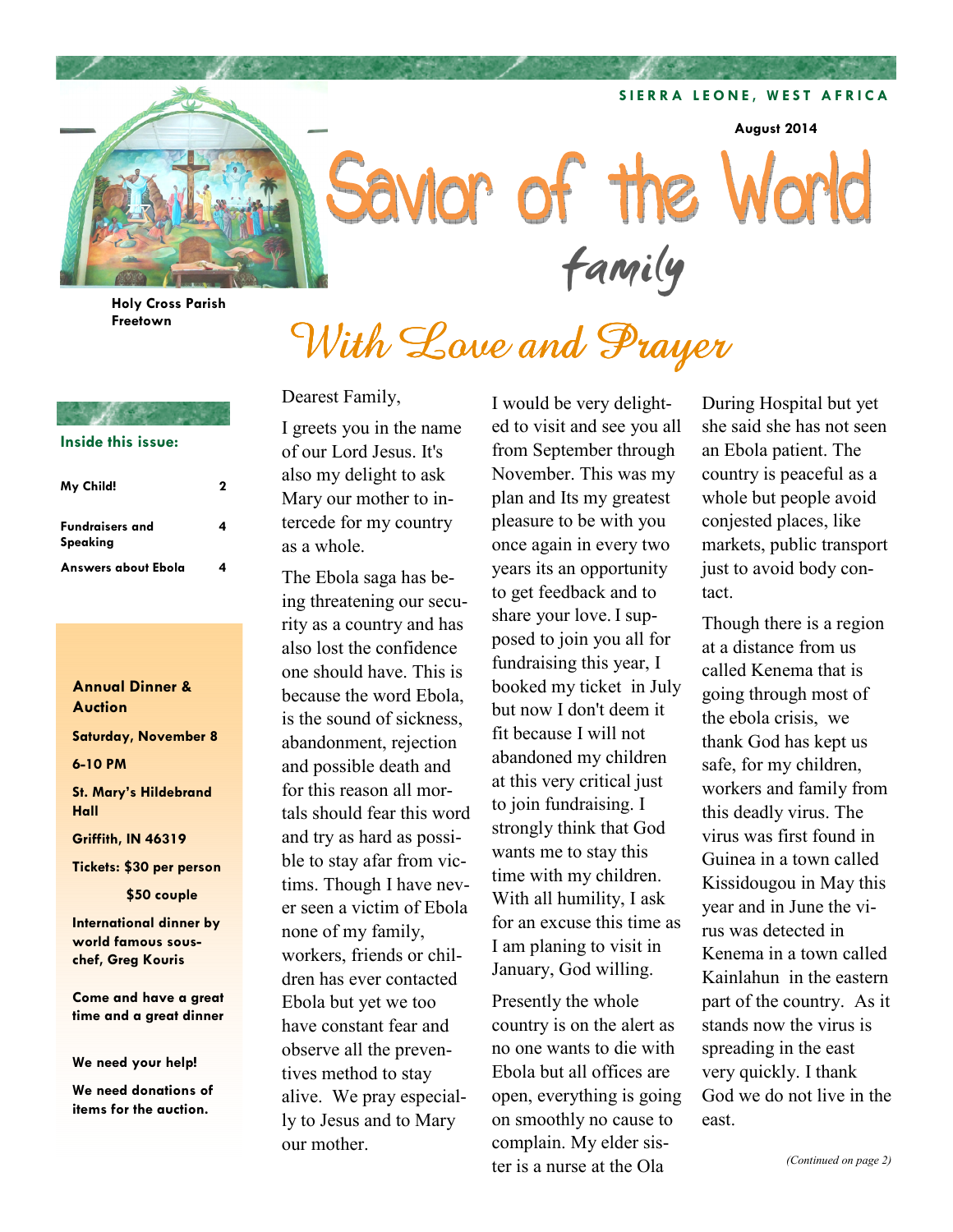# With love and prayer



Among the most vulnerable in the regions of Africa where ebola can be found are the medical practitioners: in the east they have a statistics of about 30% medical nurses that have died from the virus and 2 medical doctors also have died from the virus. The Sierra Leonean government had decided to quarantine the eastern provinces for 1 month: no one enters or leaves. And there was a station again at the airport to check people leaving the country, but now all flight are suspended.

*(Continued from page 1)* This has make movement very restricted as presently we have no vehicle in the home though there is no quarantine where we are. The government is being extremely careful so officials have even reduced the numbers of passengers per vehicle. When you work around the city you see people who are safe wearing gloves and putting on long sleeve dresses just to protect themselves from body contact.

> Because people are afraid of catching the virus, they are very much afraid to take their

sick ones to the hospital for treatment for the fear that when they touch them they might catch the virus and this has caused innocent people to die and when medical results comes out they are negative. As a whole only God can deliver our land from this deadly disease and I strongly believe that by 'his will' we are healed

I know the money is critical low now and I beg you to help us, even though I cannot be with you.

In Jesus's name

 $\mathscr{L}$ quisa

# **My Child, My Child**

Dear Louisa, children, and all the members of the Savior of the World Family,

May the Peace of Jesus Christ be with you now and always!

In the evening of the Last Supper, precisely at the moment when Jesus felt in his heart a painful longing, an ardent desire to give to his closest friends the most precious gift he could possibly give them, he chose to open his heart and soul and show them how much he loved them. He did not show his love by promising them a life of fun and pleasure, or a life filled with all the things that money can buy, or a life without pain, without sickness, without injury, or without suffering of any kind.

He did not show them his love by assuring them that they would always be able to do what they wanted to do. Some people suppose Jesus to be like a school counselor. There may be school counselors who ask their students, "What exactly do you want to get out of life? What do you want to be when you



*(Continued on page 3)* 

Page 2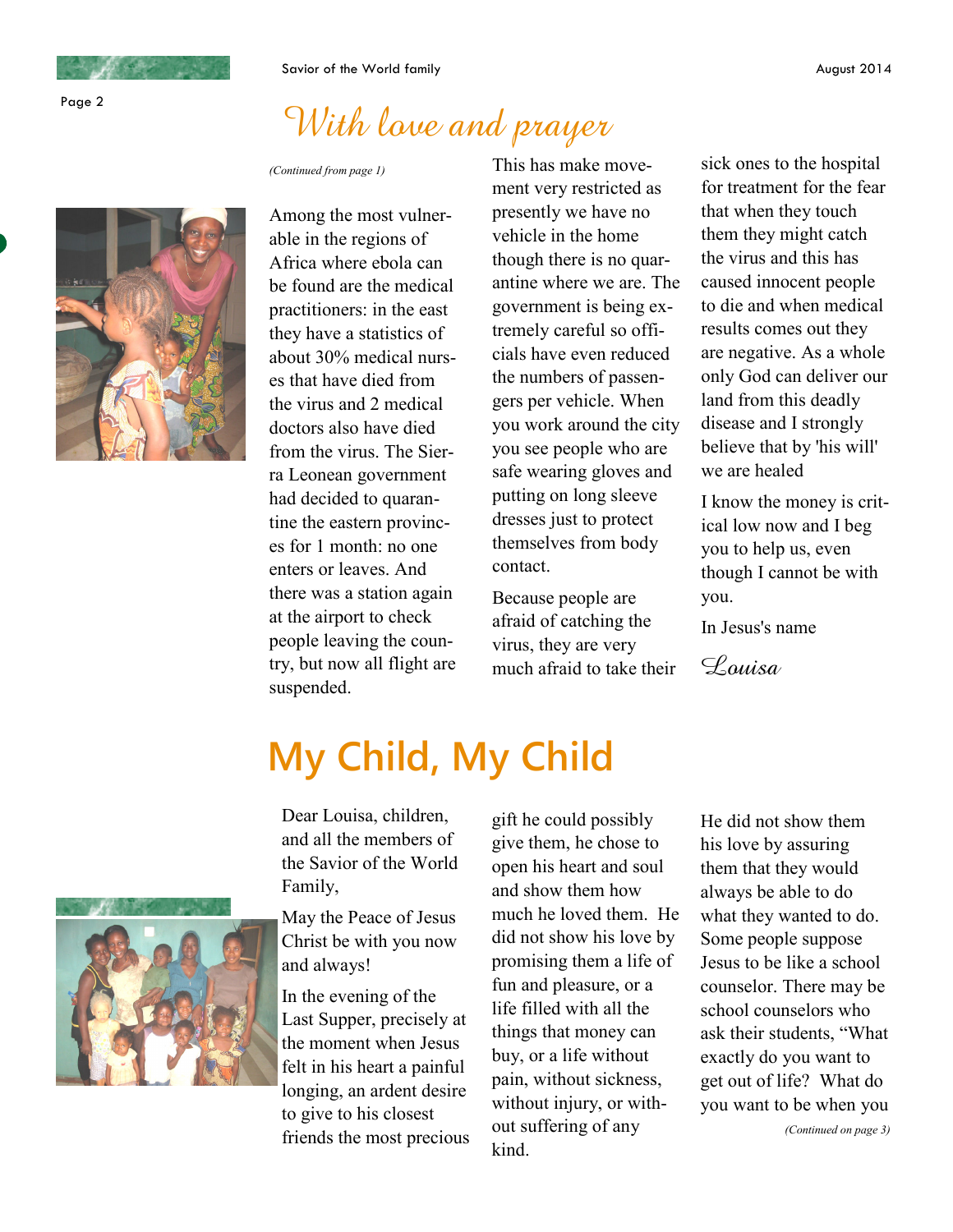#### Page 3

**Caption describing pic-**

**ture or graphic.**

# **My Child, My Child**

grow up? What do you want to do when you finish high school or college?" Jesus never asked those questions.

Jesus would never allow a child, a teenager or an adult to become a slave of his or her selfcentered desires; he would never allow a child, teenager, or adult to entertain the thought that living according to one's own carefully chosen priorities – choosing one's career, choosing one's place to live, choosing one's life style, having money and nice things – is the recipe for true and lasting joy.

Jesus would never say: "I just want you to feel happy: if it feels right for you to travel every weekend, drink with your buddies, and maybe engage in some harmless sensuality according to the sexual lifestyle you have chosen for yourself… if this feels good, then do it."

Indeed these questions are the temptations that the evil spirit likes to plant in the minds and hearts of people, both

*(Continued from page 2)* young and old. I can think that I am just doing what feels right when I give in to my wish for quick happiness, and then wake up to the frightening thought that I am addicted to a life of pleasure and selfsatisfaction.

> At the Last Supper, when Jesus showed his friends how much he loved them, he gave them the gift of His Body and Blood. He gave them his Heart in the Eucharist. As their Eucharistic Lord, He wished to be their way for finding happiness.

Louisa tells us of what happened to one of her children, Henrietta. Soon after her conception in her mother's womb, the baby's father showed serious signs that this little girl was not precious to him. During the time when Louisa was visiting abortion clinics to convince women not to abort their children, she met the baby's pregnant mother who had received from her child's father just the right amount of money necessary to abort their child. Because the

mother really had no desire in her heart to abort the child, she simply took the money and ran away.

Louisa at this time enjoyed the reputation of someone who helped pregnant women who found themselves in stress-provoking situations, so the woman accepted Louisa's invitation to stay with her at Savior of the World until her daughter's birth. It was at the time of the little girl's birth that her mama decided to give the child to Louisa. The name the mother gave to the little girl was Henrietta.

Years passed – five years to be exact. Both Henrietta's mama and papa matured with the passage of time and so they fell in love with each other – again. The time was now ripe for Henrietta's mama to say to her papa, "Honey, I have a bit of news for you. You have a lovely daughter." This did not please the man. He remembered that he had given her the money to procure the abortion. Louisa received a frantic phone call from Henrietta's mother saying that

the father was demanding to see his child. The father seemed terribly angry. Louisa knew she could not refuse his demand even though she was frightened at the thought that Henrietta's father might do serious harm to his own daughter.

The father came to Savior of the World and again demanded to see his child. Louisa – expecting the worst – brought her to him. Louisa tells us what happened next: when he finally laid his eyes upon his daughter, the man fell to his knees weeping and cried out, "My child! My child!" His whole demeanor changed. He was a new man: he suddenly loved his child and saw how precious Henrietta was to him as his very own five-year-old daughter.

 $\frac{1}{2}$  caption described point  $\frac{1}{2}$  **c** for your life? You are precious to Jesus: he loves you so much that he wants to give you the joy that lasts forever. Are you willing to give up your priorities so that you can accept Jesus' priorities

Father Umuhozanimana